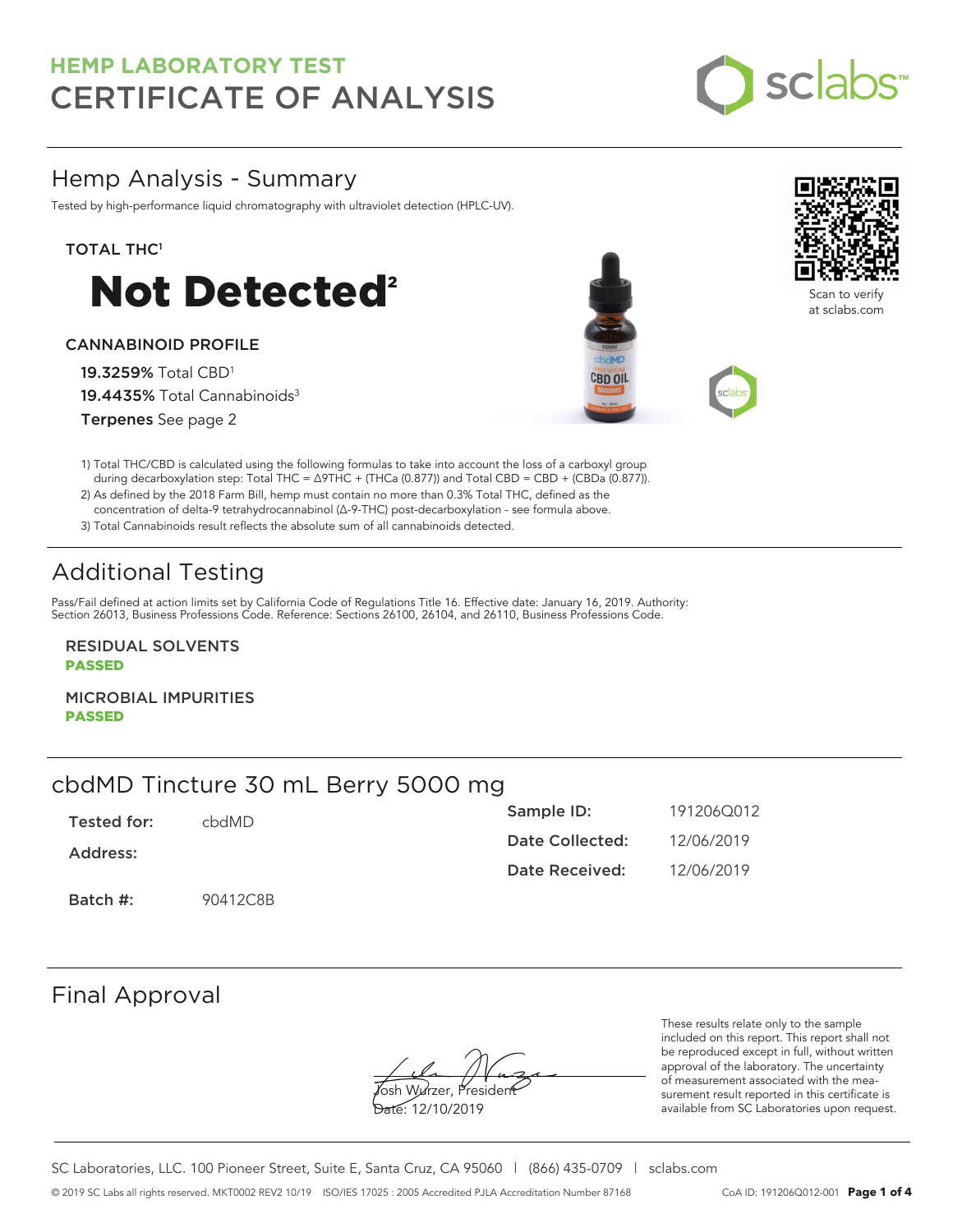

| Sample Name:        | cbdMD Tincture 30 mL Berry 5000 mg |
|---------------------|------------------------------------|
| LIMS Sample ID:     | 191206Q012                         |
| Batch #:            | 90412C8B                           |
| Source Metrc ID(s): |                                    |
|                     |                                    |
|                     |                                    |
| Sample Type:        | Other                              |
| Batch Count:        |                                    |
| Sample Count:       |                                    |
| Unit Volume:        | 30 Milliliters per Unit            |
| Serving Mass:       |                                    |
| Density:            | 0.9409 g/mL                        |

## **Moisture Test Results**

Moisture

**Results (%)**

## **Cannabinoid Test Results 12/09/2019**

Cannabinoid analysis utilizing High Performance Liquid Chromatography (HPLC, QSP 5-4-4-4)

|                                                                        | mg/mL           | %             | LOD / LOQ mg/mL               |
|------------------------------------------------------------------------|-----------------|---------------|-------------------------------|
| ∆9THC                                                                  | ND              | <b>ND</b>     | 0.0009 / 0.003                |
| $\triangle$ 8THC                                                       | <b>ND</b>       | <b>ND</b>     | 0.0009 / 0.003                |
| <b>THCa</b>                                                            | <b>ND</b>       | <b>ND</b>     | 0.0009 / 0.003                |
| <b>THCV</b>                                                            | <b>ND</b>       | <b>ND</b>     | 0.0004 / 0.001                |
| <b>THCVa</b>                                                           | <b>ND</b>       | <b>ND</b>     | 0.0013 / 0.004                |
| <b>CBD</b>                                                             | 181.837         | 19.3259       | 0.0009 / 0.003                |
| <b>CBDa</b>                                                            | <b>ND</b>       | ΝD            | 0.0009 / 0.003                |
| <b>CBDV</b>                                                            | 0.517           | 0.0549        | 0.0004 / 0.001                |
| <b>CBDVa</b>                                                           | <b>ND</b>       | <b>ND</b>     | 0.0003 / 0.001                |
| <b>CBG</b>                                                             | 0.483           | 0.0513        | 0.001 / 0.003                 |
| CBGa                                                                   | <b>ND</b>       | <b>ND</b>     | 0.0008 / 0.002                |
| <b>CBL</b>                                                             | <b>ND</b>       | ND.           | 0.0021 / 0.006                |
| <b>CBN</b>                                                             | 0.107           | 0.0114        | 0.0009 / 0.003                |
| <b>CBC</b>                                                             | <b>ND</b>       | <b>ND</b>     | 0.0011 / 0.003                |
| <b>CBCa</b>                                                            | <b>ND</b>       | <b>ND</b>     | 0.0015 / 0.005                |
| <b>Sum of Cannabinoids:</b>                                            | 182.944         |               | 19.4435 5488.320 mg/Unit      |
|                                                                        |                 |               |                               |
| Total THC ( $\triangle$ 9THC+0.877*THCa)<br>Total CBD (CBD+0.877*CBDa) | ND<br>181.837   | ND<br>19.3259 | <b>ND</b><br>5455.110 mg/Unit |
|                                                                        |                 |               |                               |
| $\triangle$ 9THC per Unit                                              | Action Limit mg |               | <b>ND</b>                     |

Δ9THC per Unit Δ9THC per Serving

## **Batch Photo**



# California Code of Regulations Title 16 Effect Date January 16, 2019<br>Authority: Section 26013, Business and Professions Code.<br>Reference: Sections 26100, 26104 and 26110, Business and Professions Code.

Sample Certification



Josh Wurzer, President Date: 12/10/2019

SC Laboratories, LLC 100 Pioneer Street, Suite E Santa Cruz, CA 95060 (866) 435-0709 | sclabs.com

| Date Collected: | 12/06/2019 |  |
|-----------------|------------|--|
| Date Received:  | 12/06/2019 |  |
| Tested for:     | cbdMD      |  |
| License #:      |            |  |
| Address:        |            |  |
| Produced by:    |            |  |
| License #:      |            |  |
| Address:        |            |  |
|                 |            |  |
|                 |            |  |

## **Terpene Test Results 12/10/2019**

Terpene analysis utilizing Gas Chromatography - Flame Ionization Detection (GC - FID)

| <b>7</b> Pinene                     | mg/g<br><b>ND</b> | %                      | LOD / LOQ mg/g<br>0.022 / 0.067 |
|-------------------------------------|-------------------|------------------------|---------------------------------|
|                                     | <b>ND</b>         | <b>ND</b><br><b>ND</b> | 0.027 / 0.08                    |
| Camphene                            |                   |                        |                                 |
| Sabinene                            | <b>ND</b>         | <b>ND</b>              | 0.027 / 0.082                   |
| <b>7</b> Pinene                     | <b>ND</b>         | <b>ND</b>              | 0.027 / 0.081                   |
| Myrcene                             | <b>ND</b>         | <b>ND</b>              | 0.027 / 0.082                   |
| <b>7</b> Phellandrene               | <b>ND</b>         | <b>ND</b>              | 0.037 / 0.111                   |
| 3 Carene                            | <b>ND</b>         | <b>ND</b>              | 0.029 / 0.087                   |
| <b>2 Terpinene</b>                  | <b>ND</b>         | <b>ND</b>              | 0.03 / 0.09                     |
| Limonene                            | 0.653             | 0.0653                 | 0.013 / 0.039                   |
| Eucalyptol                          | <b>ND</b>         | <b>ND</b>              | 0.021 / 0.063                   |
| Ocimene                             | <b>ND</b>         | <b>ND</b>              | 0.028 / 0.085                   |
| 7 Terpinene                         | <b>ND</b>         | <b>ND</b>              | 0.03 / 0.09                     |
| Sabinene Hydrate                    | <b>ND</b>         | <b>ND</b>              | 0.018 / 0.054                   |
| Fenchone                            | <b>ND</b>         | <b>ND</b>              | 0.03 / 0.092                    |
| Terpinolene                         | <b>ND</b>         | <b>ND</b>              | 0.022 / 0.067                   |
| Linalool                            | <b>ND</b>         | <b>ND</b>              | 0.019 / 0.058                   |
| Fenchol                             | <b>ND</b>         | <b>ND</b>              | 0.023 / 0.069                   |
| (-)-Isopulegol                      | <b>ND</b>         | <b>ND</b>              | 0.013 / 0.04                    |
| Camphor                             | <b>ND</b>         | <b>ND</b>              | 0.054 / 0.163                   |
| Isoborneol                          | <b>ND</b>         | <b>ND</b>              | 0.033 / 0.101                   |
| Borneol                             | <b>ND</b>         | <b>ND</b>              | 0.048 / 0.146                   |
| Menthol                             | <b>ND</b>         | <b>ND</b>              | 0.022 / 0.067                   |
| Terpineol                           | <b>ND</b>         | <b>ND</b>              | 0.022 / 0.068                   |
| Nerol                               | <b>ND</b>         | <b>ND</b>              | 0.023 / 0.068                   |
| R-(+)-Pulegone                      | <b>ND</b>         | <b>ND</b>              | 0.022 / 0.068                   |
| Geraniol                            | <b>ND</b>         | <b>ND</b>              | 0.017 / 0.05                    |
| Geranyl Acetate                     | <b>ND</b>         | <b>ND</b>              | 0.016 / 0.048                   |
| <b>7 Cedrene</b>                    | <b>ND</b>         | <b>ND</b>              | 0.017 / 0.051                   |
| <b>2 Caryophyllene</b>              | <b>ND</b>         | <b>ND</b>              | 0.018 / 0.054                   |
| <b>2 Humulene</b>                   | <b>ND</b>         | <b>ND</b>              | 0.013 / 0.038                   |
| Valencene                           | <b>ND</b>         | <b>ND</b>              | 0.008 / 0.023                   |
| Nerolidol                           | <b>ND</b>         | <b>ND</b>              | 0.035 / 0.106                   |
| Caryophyllene Oxide                 | <b>ND</b>         | <b>ND</b>              | 0.028 / 0.084                   |
| Guaiol                              | <b>ND</b>         | <b>ND</b>              | 0.022 / 0.066                   |
| Cedrol                              | <b>ND</b>         | <b>ND</b>              | 0.029 / 0.086                   |
| 2 Bisabolol                         | <b>ND</b>         | <b>ND</b>              | 0.017 / 0.051                   |
| <b>Total Terpene Concentration:</b> | 0.653             | 0.0653                 |                                 |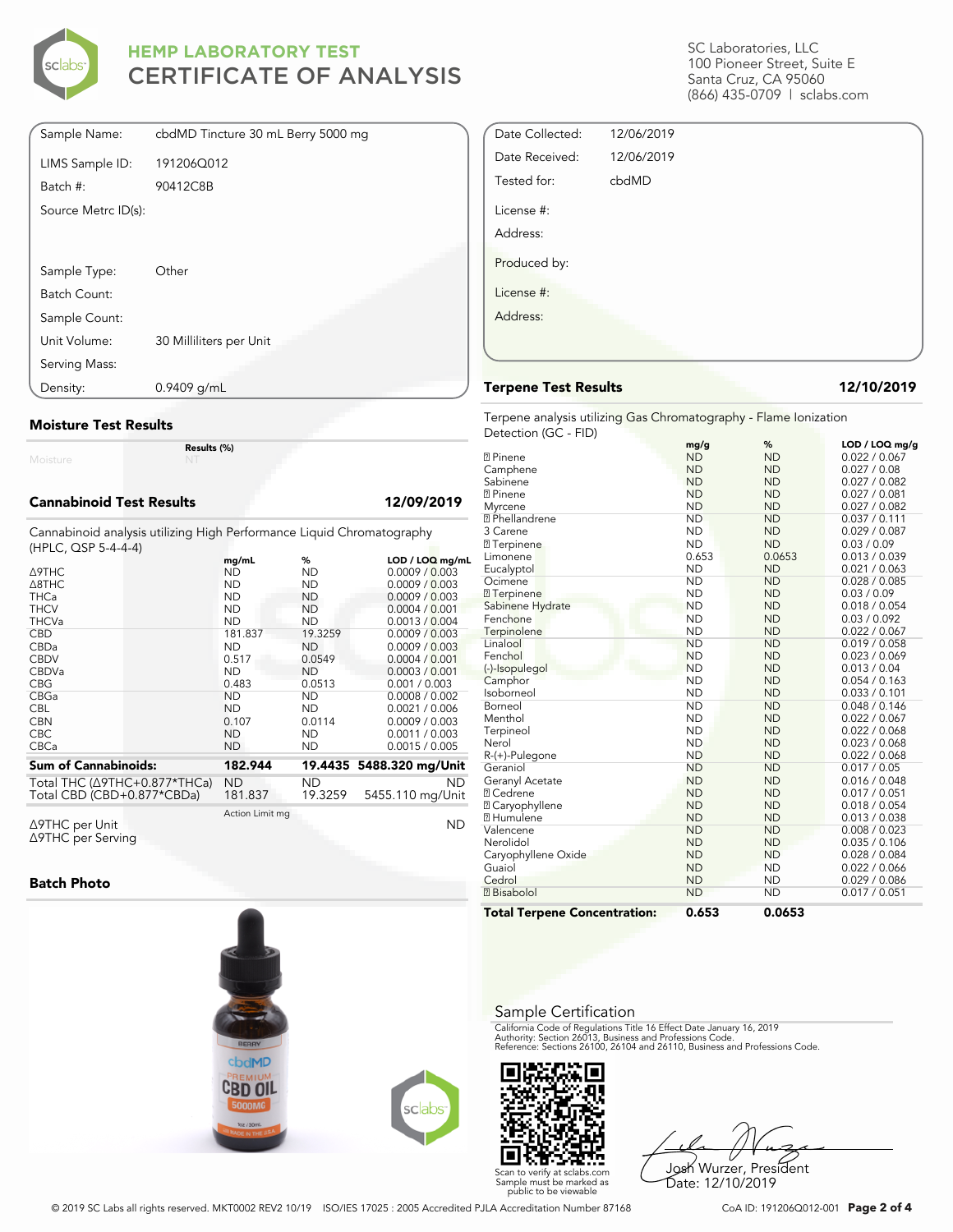

| Sample Name:        | cbdMD Tincture 30 mL Berry 5000 mg |
|---------------------|------------------------------------|
| LIMS Sample ID:     | 191206Q012                         |
| Batch #:            | 90412C8B                           |
| Source Metrc ID(s): |                                    |
|                     |                                    |
|                     |                                    |
| Sample Type:        | Other                              |
| Batch Count:        |                                    |
| Sample Count:       |                                    |
| Unit Volume:        | 30 Milliliters per Unit            |
| Serving Mass:       |                                    |
| Density:            | $0.9409$ g/mL                      |

# **Pesticide Test Results**

|                             | r esticiae, i angleiae and plant growth regulator analysis dtilizing<br>HPLC-Mass Spectrometry and GC-Mass Spectrometry |                   |                |  |  |
|-----------------------------|-------------------------------------------------------------------------------------------------------------------------|-------------------|----------------|--|--|
|                             | Results (µg/g)                                                                                                          | Action Limit µg/g | LOD / LOQ µg/g |  |  |
| Abamectin                   | NT                                                                                                                      |                   |                |  |  |
| Acephate                    | NT                                                                                                                      |                   |                |  |  |
| Acequinocyl                 | NT                                                                                                                      |                   |                |  |  |
| Acetamiprid                 | NT                                                                                                                      |                   |                |  |  |
| Azoxystrobin                | NT                                                                                                                      |                   |                |  |  |
| <b>Bifenazate</b>           | NT                                                                                                                      |                   |                |  |  |
| <b>Bifenthrin</b>           | NT                                                                                                                      |                   |                |  |  |
| <b>Boscalid</b>             | NT                                                                                                                      |                   |                |  |  |
| Captan                      | NT                                                                                                                      |                   |                |  |  |
| Carbaryl                    | NT                                                                                                                      |                   |                |  |  |
| Chlorantraniliprole         | NT                                                                                                                      |                   |                |  |  |
| Clofentezine                | NT                                                                                                                      |                   |                |  |  |
| Cyfluthrin                  | NT                                                                                                                      |                   |                |  |  |
| Cypermethrin                | NT                                                                                                                      |                   |                |  |  |
| Diazinon                    | NT                                                                                                                      |                   |                |  |  |
| Dimethomorph                | NT                                                                                                                      |                   |                |  |  |
| Etoxazole                   | NT                                                                                                                      |                   |                |  |  |
| Fenhexamid                  | NT                                                                                                                      |                   |                |  |  |
| Fenpyroximate               | NT                                                                                                                      |                   |                |  |  |
| Flonicamid                  | NT                                                                                                                      |                   |                |  |  |
| Fludioxonil                 | NT                                                                                                                      |                   |                |  |  |
| Hexythiazox                 | NT                                                                                                                      |                   |                |  |  |
| Imidacloprid                | NT                                                                                                                      |                   |                |  |  |
| Kresoxim-methyl             | NT                                                                                                                      |                   |                |  |  |
| Malathion                   | NT                                                                                                                      |                   |                |  |  |
| Metalaxyl                   | NT                                                                                                                      |                   |                |  |  |
| Methomyl                    | NT                                                                                                                      |                   |                |  |  |
| Myclobutanil                | NT                                                                                                                      |                   |                |  |  |
| Naled                       | NT                                                                                                                      |                   |                |  |  |
| Oxamyl                      | NT                                                                                                                      |                   |                |  |  |
| Pentachloronitrobenzene     | NT                                                                                                                      |                   |                |  |  |
| Permethrin                  | NT                                                                                                                      |                   |                |  |  |
| Phosmet                     | NT                                                                                                                      |                   |                |  |  |
| Piperonylbutoxide           | NT                                                                                                                      |                   |                |  |  |
| Prallethrin                 | NT<br>NT                                                                                                                |                   |                |  |  |
| Propiconazole<br>Pyrethrins | NT                                                                                                                      |                   |                |  |  |
| Pyridaben                   | NT                                                                                                                      |                   |                |  |  |
|                             | NT                                                                                                                      |                   |                |  |  |
| Spinetoram<br>Spinosad      | NT                                                                                                                      |                   |                |  |  |
| Spiromesifen                | NT                                                                                                                      |                   |                |  |  |
| Spirotetramat               | NT                                                                                                                      |                   |                |  |  |
| Tebuconazole                | NT                                                                                                                      |                   |                |  |  |
| Thiamethoxam                | NT                                                                                                                      |                   |                |  |  |
| Trifloxystrobin             | NT                                                                                                                      |                   |                |  |  |
|                             |                                                                                                                         |                   |                |  |  |

Pesticide, Fungicide and plant growth regulator analysis utilizing

### SC Laboratories, LLC 100 Pioneer Street, Suite E Santa Cruz, CA 95060 (866) 435-0709 | sclabs.com

| Date Collected: | 12/06/2019 |  |
|-----------------|------------|--|
| Date Received:  | 12/06/2019 |  |
| Tested for:     | cbdMD      |  |
| License #:      |            |  |
| Address:        |            |  |
| Produced by:    |            |  |
| License #:      |            |  |
| Address:        |            |  |
|                 |            |  |

# **Pesticide Test Results**

| Pesticide, Fungicide and plant growth regulator analysis utilizing<br>HPLC-Mass Spectrometry and GC-Mass Spectrometry |                     |                   |                |  |
|-----------------------------------------------------------------------------------------------------------------------|---------------------|-------------------|----------------|--|
|                                                                                                                       | Results $(\mu g/g)$ | Action Limit µg/g | LOD / LOQ µg/g |  |
| Aldicarb                                                                                                              |                     |                   |                |  |
| Carbofuran                                                                                                            | NT                  |                   |                |  |
| Chlordane                                                                                                             | NT                  |                   |                |  |
| Chlorfenapyr                                                                                                          | NT                  |                   |                |  |
| Chlorpyrifos                                                                                                          | NT                  |                   |                |  |
| Coumaphos                                                                                                             | NT                  |                   |                |  |
| Daminozide                                                                                                            | NT                  |                   |                |  |
| <b>DDVP</b> (Dichlorvos)                                                                                              | NT                  |                   |                |  |
| Dimethoate                                                                                                            | NT                  |                   |                |  |
| Ethoprop(hos)                                                                                                         | NT                  |                   |                |  |
| Etofenprox                                                                                                            | NT                  |                   |                |  |
| Fenoxycarb                                                                                                            | NT                  |                   |                |  |
| Fipronil                                                                                                              | NT                  |                   |                |  |
| Imazalil                                                                                                              | NT                  |                   |                |  |
| Methiocarb                                                                                                            | NT                  |                   |                |  |
| Methyl parathion                                                                                                      | NT                  |                   |                |  |
| Mevinphos                                                                                                             | NT                  |                   |                |  |
| Paclobutrazol                                                                                                         | NT                  |                   |                |  |
| Propoxur                                                                                                              | NT                  |                   |                |  |
| Spiroxamine                                                                                                           | NT                  |                   |                |  |
| Thiacloprid                                                                                                           | NT                  |                   |                |  |

# **Mycotoxin Test Results**

| Mycotoxin analysis utilizing HPLC-Mass Spectrometry |           | Results (µq/kq) Action Limit µq/kq | LOD / LOQ µq/kg |
|-----------------------------------------------------|-----------|------------------------------------|-----------------|
| Aflatoxin B1, B2, G1, G2<br>Ochratoxin A            | <b>NT</b> |                                    |                 |

Sample Certification

California Code of Regulations Title 16 Effect Date January 16, 2019<br>Authority: Section 26013, Business and Professions Code.<br>Reference: Sections 26100, 26104 and 26110, Business and Professions Code.



Josh Wurzer, President Date: 12/10/2019

© 2019 SC Labs all rights reserved. MKT0002 REV2 10/19 ISO/IES 17025 : 2005 Accredited PJLA Accreditation Number 87168 CoA ID: 191206Q012-001 **Page 3 of 4**